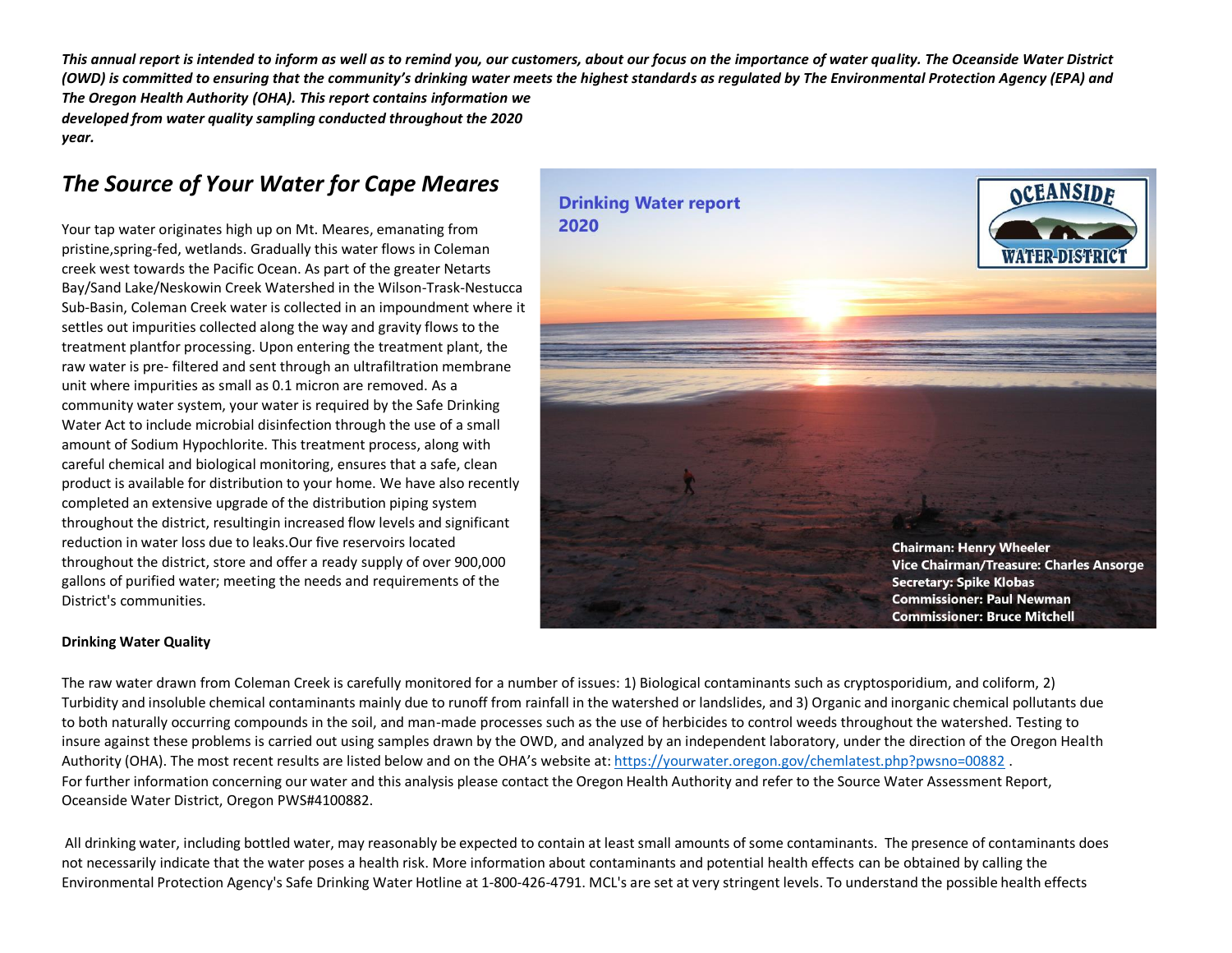described for many regulated constituents, a person would have to drink 2 liters of water every day at the MCL level for a lifetime to have one in-a-million chance of having the described health effect.

Some people may be more vulnerable to contaminants in drinking water than the general population. Immunocompromised persons such as persons with cancer undergoing chemotherapy, persons who have undergone organ transplants, people with HIV/AIDS or other immune system disorders, some elderly, and infants can be particularly at risk from infections. These people should seek advice about drinking water from their health care providers. EPA/CDC guidelines on appropriate means to lessen the risk of infection by cryptosporidium and other microbiological contaminants are available from the Safe Drinking Water Hotline (800-426-4791).

As we are required to perform lead and copper tests once every three years, we may be calling upon you to participate. If you would like to have your home tested, at no cost, please call us at 503-842-6462 and we will be glad to add you to the next round of testing. If present, elevated levels of lead can cause serious health problems, especially for pregnant women and young children. Lead in drinking water is primarily from materials and components associated with service lines and home plumbing. Oceanside Water District is responsible for providing high quality drinking water but cannot control the variety of materials used in plumbing components. When your water has been sitting for several hours, you can minimize the potential for lead exposure by flushing your tap for 30 seconds to 2 minutes before using water for drinking or cooking. If you are concerned about lead in your water, you may wish to have your water tested. Information on lead in drinking water, testing methods, and steps you can take to minimize exposure is available from the Safe Drinking Water Hotline or at [http://www.epa.gov/safewater/lead.](http://www.epa.gov/safewater/lead)

## The following test results are from OWD monitoring during the period of January 1, 2019 to December 31, 2019

| Microbiological Contaminants   |                       |                                                                                                                                                |              |                           |                |                                       |                   |  |
|--------------------------------|-----------------------|------------------------------------------------------------------------------------------------------------------------------------------------|--------------|---------------------------|----------------|---------------------------------------|-------------------|--|
| Contaminant                    | Unit                  | <b>MCL</b>                                                                                                                                     | <b>MCLG</b>  | Highest Level<br>Detected | Range          | <b>Major Sources</b>                  | Violatio<br>n Y/N |  |
|                                |                       |                                                                                                                                                |              |                           |                |                                       |                   |  |
|                                | Presence /<br>Absence | A presence of coliform bacteria<br>in 5% of monthly samples                                                                                    |              |                           |                |                                       |                   |  |
| <b>Total Coliform Bacteria</b> |                       |                                                                                                                                                | $\mathbf{0}$ | Absent                    | None           | Naturally present in the environment. | N                 |  |
| Fecal Coliform and E.coli      | Presence /<br>Absence | The presence of E. coli is<br>confirmed, repeat samples are<br>not collected, or when a total<br>coliform sample is not<br>analyzed for E.coli | $\mathbf{0}$ | Absent                    | None           | Human and/or animal fecal waste.      | N                 |  |
|                                |                       |                                                                                                                                                |              |                           |                |                                       |                   |  |
| Turbidity                      | ntu                   | <b>TT</b>                                                                                                                                      | N/A          | 0.706                     | $0.01 - 0.706$ | Soil runoff, cloudiness of the water. | N                 |  |

#### **Microbiological Contaminants:**

**Total Coliform:** Coliform bacteria are naturally present in the environment and are used as an indicator that other, potentially more harmful bacteria, may be present. **Fecal coliform/E.coli:** The presence of Fecal Coliform/ E. coli bacteria in water indicates a contamination problem with human or animal wastes. Microbes in these wastes can cause short- term effects, such as diarrhea, cramps, nausea, headaches, or other symptoms. They may pose a special health risk for infants, young children, and people with severely compromised immune systems..

**Turbidity:** Turbidity has no health effects. However, turbidity can interfere with disinfection and provide a medium for microbial growth. Turbidity may indicate the presence of disease-causing organisms. These organisms include bacteria, viruses, and parasites that can cause symptoms such as nausea, cramps, diarrhea, and associated headaches.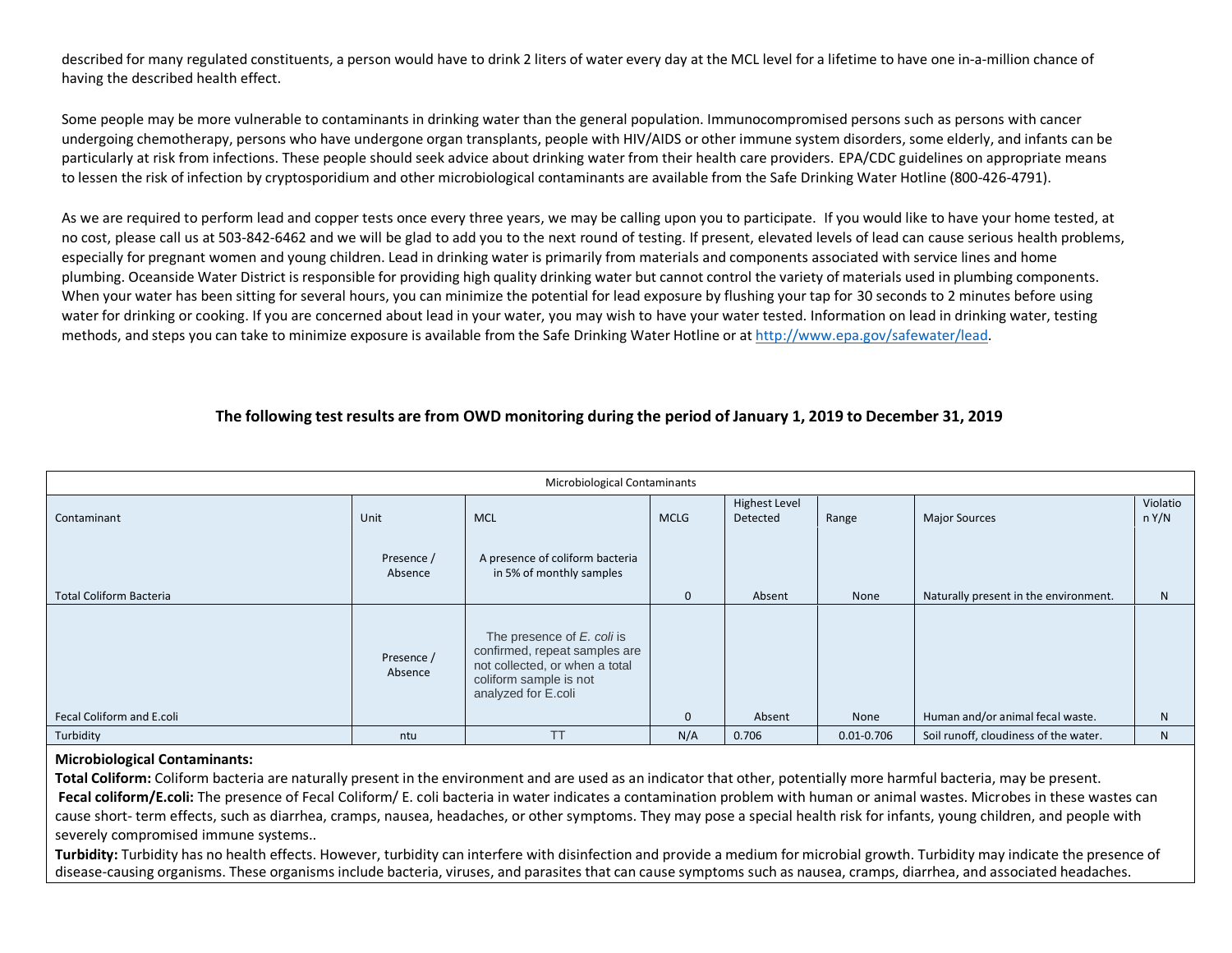| <b>Inorganic Contaminants</b>     |      |            |              |                                    |              |                                                                                                               |                   |  |
|-----------------------------------|------|------------|--------------|------------------------------------|--------------|---------------------------------------------------------------------------------------------------------------|-------------------|--|
| Contaminant                       | Unit | <b>MCL</b> | <b>MCLG</b>  | <b>Highest Level</b><br>Detected   | Range        | <b>Major Sources</b>                                                                                          | Violatio<br>n Y/N |  |
| Arsenic 12/15/220                 | ppm  | 0.01       | 0.01         | <b>ND</b>                          |              | Erosion from natural deposits, runoff<br>from orchards.                                                       | N.                |  |
| Copper: June 2018                 | ppm  | 1.3        | $\Omega$     | <b>ND</b><br>(90th)<br>Percentile) | $\mathbf 0$  | Corrosion of household plumbing<br>systems, erosion of natural deposits,<br>leaching from wood preservatives. | N                 |  |
| Lead: June 2018                   | ppb  | 15         | $\mathbf{0}$ | (90th)<br>Percentile)              | $\mathbf{0}$ | Corrosion of household plumbing<br>systems, erosion of natural deposits.                                      | N                 |  |
| Nitrate (as Nitrogen) -12/15/2020 | ppm  | 10         | 10           | 0.395                              |              | Runoff from fertilizer use, leaching from<br>septic tanks, sewage, erosion of natural<br>deposits.            | N                 |  |
| Barium - 12/15/2020               | ppm  | 2.0        |              | 0.008                              |              | Discharge of drilling wastes, meal<br>refineries, erosion of natural deposits                                 | N                 |  |
| Cyanide - 11/5/2019               | ppm  | 0.2        | 0.2          | <b>ND</b>                          |              | Discharge from steel/metal factories;<br>discharge from plastic and fertilizer<br>factories                   | N                 |  |

| Volatile (VOC) and Synthetic (SOC) Organic Compounds               |      |              |             |                           |       |                                                                |                   |
|--------------------------------------------------------------------|------|--------------|-------------|---------------------------|-------|----------------------------------------------------------------|-------------------|
| Contaminant                                                        | Unit | <b>MCL</b>   | <b>MCLG</b> | Highest Level<br>Detected | Range | <b>Major Sources</b>                                           | Violatio<br>n Y/N |
| Twenty one regulated and thirty five unregulated VOCs<br>8/18/2020 | ppm  | Various MCLs |             | <b>ND</b>                 |       | Industrial discharge, plastics leachate,<br>herbicidal runoff. |                   |
| Twenty nine regulated and thirteen unregulated SOCs<br>2/20/2019   | ppm  | Various MCLs |             | <b>ND</b>                 |       | Industrial discharge, plastics leachate,<br>herbicidal runoff. |                   |

| Disinfection By-Products                 |      |            |             |                           |               |                                               |                   |  |
|------------------------------------------|------|------------|-------------|---------------------------|---------------|-----------------------------------------------|-------------------|--|
| Contaminant                              | Unit | <b>MCL</b> | <b>MCLG</b> | Highest Level<br>Detected | Range         | <b>Major Sources</b>                          | Violatio<br>n Y/N |  |
| TTHM (Trihalomethane) Tested quarterly   | ppb  | 80         |             | Highest LRAA:<br>41       | $13.2 - 54.6$ | By-product of drinking water<br>chlorination. |                   |  |
| HAA5 (HaloAcetic Acids) Tested Quarterly | ppb  | 60         |             | Highest LRAA:<br>12       | $2.8 - 13.1$  | By-product of drinking water<br>chlorination. |                   |  |

### **Definitions:**

**Action Level (AL):** The concentration of a contaminant which, if exceeded, triggers treatment or other requirements that a water system must follow

**Haloacetic Acids (HAA5):** By-products of the treatment process that are formed when the disinfectant chlorine combines with organic matter in the source water. Since chlorine is important for disinfection, HAAs will be present, but they are monitored very closely by water utilities.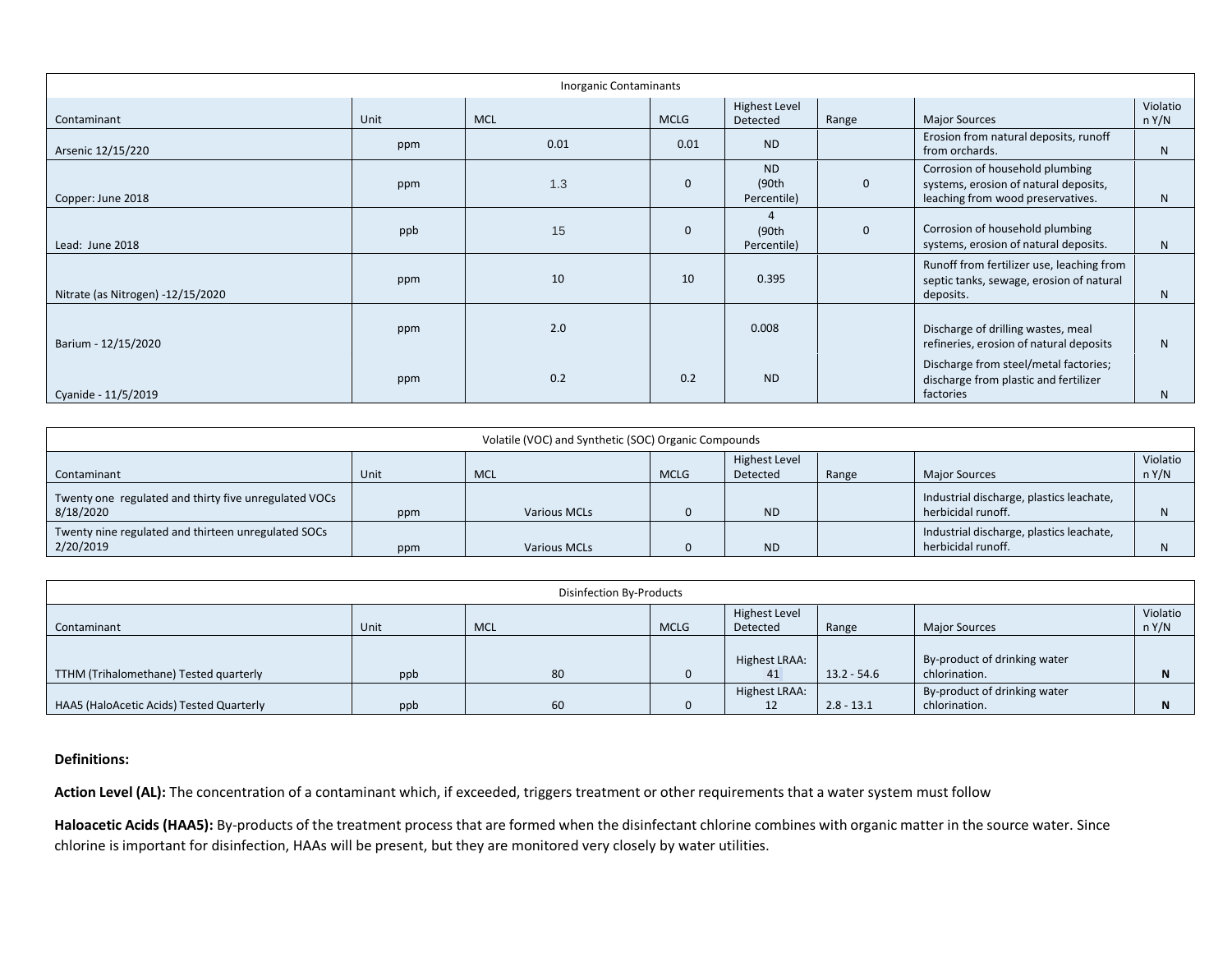Parts Per Million (ppm) or Milligrams Per Liter (mg/L): A measure of the concentration of a substance in a given volume of water. One part per million corresponds to one penny in \$10,000.

**Parts Per Billion (ppb) or Micrograms Per Liter**: An even finer measure of concentration. One part per billion corresponds to one penny in \$10,000,000.

**Maximum Contaminant Level (MCL):** The highest level of a contaminant that is allowed in drinking water. MCLs are set as close to the MCLGs as feasible, using the best available treatment technology.

**Maximum Contaminant Level Goal (MCLG):** The level of a contaminant in drinking water below which there is no known or expected risk to health. MCLGs allow for a margin of safety.

**Maximum Residual Disinfectant Level (MRDL):** The highest level of disinfectant allowed in drinking water. There is convincing evidence that the addition of a disinfectant is necessary for the control of microbial contaminants.

**Maximum Residual Disinfectant Level Goal (MRDLG):** The level of a drinking water disinfectant below which there is no known or expected risk to health. MRDLGs do not reflect the benefits of the use of disinfectants to control microbial contaminants.

**Nephelometric Turbidity Units (ntu):** A measure of particles in water.

**Non-Detect (ND):** No level detected.

•

**Total Trihalomethanes (TTHMs):** By-products of the treatment process that are formed when the disinfectant chlorine combines with organic matter in the source water. Since chlorine is important for disinfection TTHMs will be present, but they are monitored very closely by water utilities.

**Treatment Technique (TT):** A required process intended to reduce the level of a contaminant in drinking water.

**Chlorine:** The addition of small amounts of chlorine protects our customers from disease causing organisms. We are required by law to add disinfectant in order to meet state and federal mandates for safe drinking water.

Each quarter we will calculate a locational running annual average (LRAA) for TTHM and HAA5 at each monitoring location. Compliance will be achieved if the TTHM and HAA5 LRAA at each monitoring location for the four most recent quarters is less than or equal to 0.080 mg/L for TTHM and less than or equal to 0.060 mg/L for HAA5. The LRAA will be calculated prior to the fourth quarter of data if fewer than four quarters of data would cause the MCL to be exceeded, regardless of the monitoring results in subsequent quarters.

Compliance is calculated for each LRAA as:  $(Q1 + Q2 + Q3 + Q4)/4 <$  MCL for each location.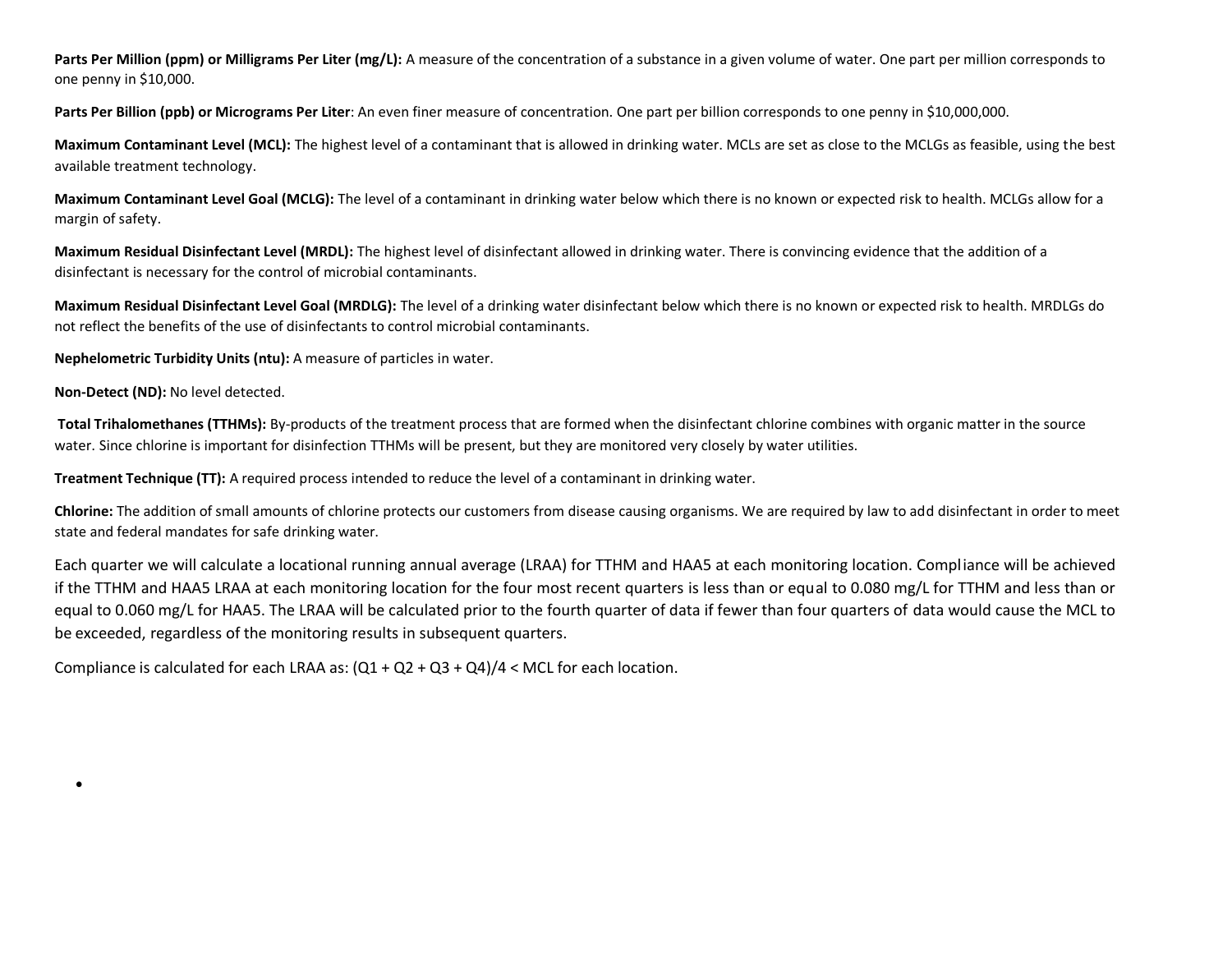#### *Herbicide Pollution Risk Mitigation*

In addition to the above-mentioned testing, specifically SOC's, the OWD in conjunction with Oceanside Clean Water, a subcommittee to the Oceanside Neighbor's Association, has initiated a program to develop a new protocol for both testing and limiting exposure to herbicides which are occasionally used in the watershed. These herbicides are applied to the logging roads, to keep them weed free for fire protection access and clearcut areas prior to replanting to give newly planted seedlings a head start over the weeds. Currently the SOC measurements as mandated by the OHA, are carried out at random times every three years.

There is a potential issue associated with this type of testing in that the potential pollution of the creek due to accidental spraying with herbicide is a short-term risk that occurs every few years. Testing that is not performed synchronously may in fact, completely miss the presence of herbicide.



Working in conjunction with the local lumber companies for Coleman Creek Watershed, the OWD has developed a protocol that involves closing the intake to the water plant prior to spraying (and supplying water for as long as possible from water previously stored in the reservoirs), as well as testing of the creek at a time that is synchronized to the instant of spraying and returning the plant to production after 3 to 4 days, presumably after the contamination risk has passed.

#### *Emergency Action Alert:*

The District would like to remind its customers that living along the scenic Oregon Coast presents many unique dangers that could easily affect your water supply. The possibility of land and surf erosion, power outages, damaging winds, seismic activity, fire conditions and flooding potential are just some of the realities we are faced with. Any one of these hazards can significantly impact the district's ability to produce and deliver clean, potable water to your home. If such an emergency does present itself, the District will alert its customers as best it can by posting a written warning at both the Oceanside Community Center and the Cape Meares Community Center, emailing out warning notices, and setting out message barricades. In severe cases, a **"Boil Water"** notice will be broadcasted over the local Tillamook radio station as well as being posted as previously described. Regardless of the emergency condition, the District asks its customers to use discretion in their use of water and to remain aware of any further notification.

#### *Protecting Your Investment:*

The District suggests that when leaving your home unattended for extended periods of time (five days or more), that you turn your water off using the customer side valve at the meter. Please make sure that the district office has a current phone number on file of where you can be reached while you're away. If you would also like to be added to the District's emergency notice email list, please do so by contacting the district office with that information.

Each homeowner should have a shut-off valve on the customer- side of the meter (See picture). If one is not present, please call the district office to schedule an installation for a \$125.00 fee. Upon returning home it is best to allow the water t slowly recharge your pipes and remember to purge your plumbing system of the stagnant water and air through various faucets and spigots throughout your home before using your water.